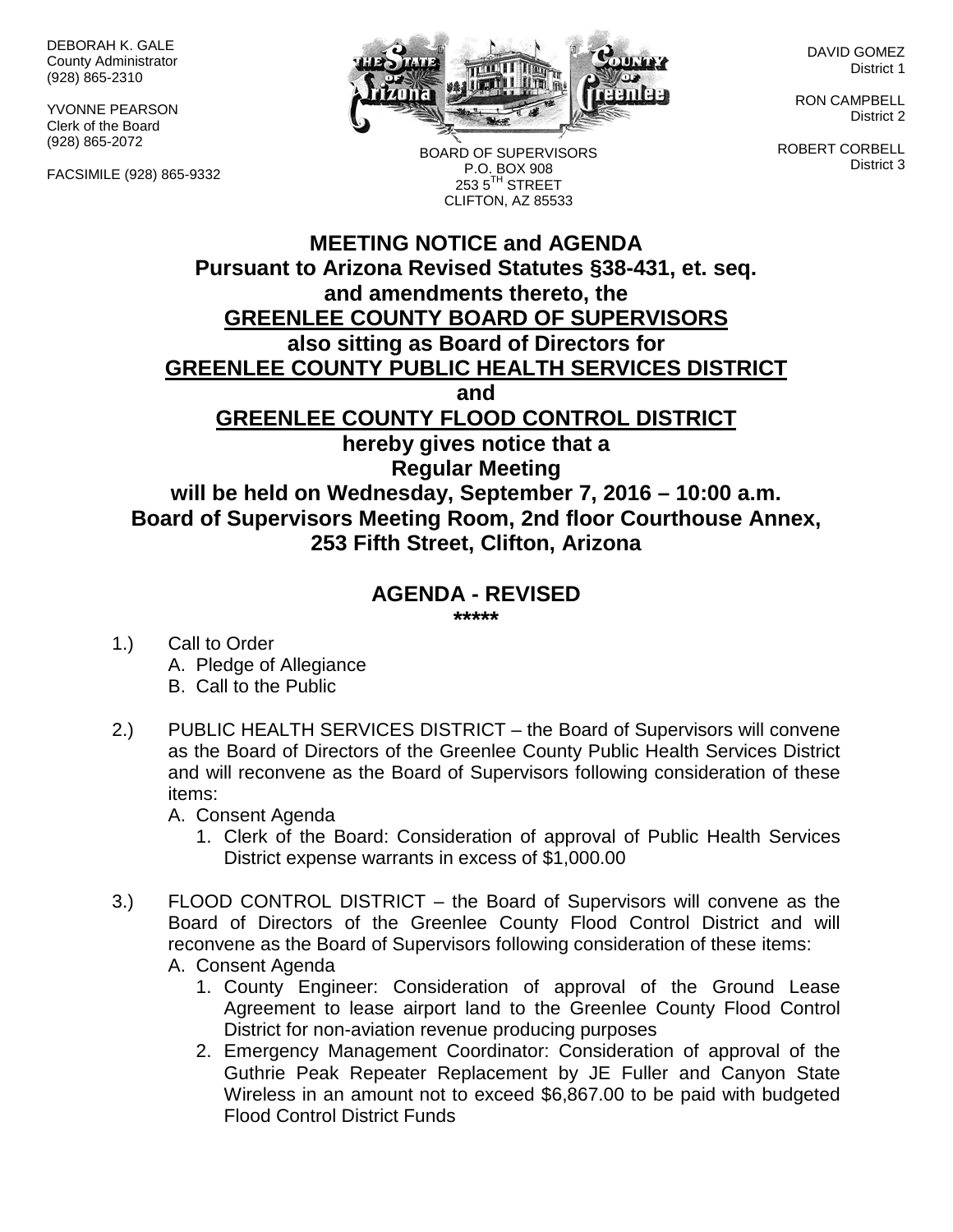- 3. Emergency Management Coordinator: Consideration of approval of the fiscal year 2016/17 ALERT System Maintenance Agreement in an amount not to exceed \$35,969.00 to be paid with budgeted Flood Control District Funds
- 4.) Canvass 2016 Primary Election
- 5.) Ákos Kovach, Economic Development Coordinator A. Economic Development Planning Update
- 6.) Philip Ronnerud, County Engineer/Planning Director
	- A. Consideration of approval of the Airport Development Reimbursable Grant Agreement with the Arizona Department of Transportation for airport land acquisition
- 7.) Tony Hines, Public Works Manager Facilities/Fleet
	- A. Consideration of approval to purchase budgeted equipment: (1) new 908M Loader in the amount of \$62,493.00 after trade in of 2008 Caterpillar 908 Loader; (1) new 930M Loader in the amount of \$134,141.00 after trade in of 2008 Caterpillar 924H Loader; (1) new 140M3 Grader in the amount of \$178,260.00 after trade in of 2008 Caterpillar 140M Grader; (1) used D5K2 Dozer in the amount of \$139,423.30 – all equipment to be financed
	- B. Consideration of approval to solicit bids for the purchase of (1) 4x4 1 ton crew cab pickup for the Public Works Department
	- C. Consideration of approval of repairs to the 2005 938G Loader in the amount of \$27,890.74 by Empire Machinery to be paid with budgeted road funds
- 8.) Kay Gale, County Administrator
	- A. County and State budget and legislative issues
	- B. Calendar of Events
- 9.) Consent Agenda
	- A. Clerk of the Board: Consideration of approval of expense warrants in excess of \$1,000.00 – Vouchers – 1009; 1011; 1014; 1112; 1113
	- B. Chief Finance Officer: Consideration of approval of General Fund loans in the amount of \$49,824.01 to be reimbursed upon receipt of funds: Fund 146 - \$981.18; Fund 159 - \$14.30; Fund 195 - \$3,249.82; Fund 219 - \$782.93; Fund 237 - \$44,795.78
	- C. County Sheriff: Consideration of approval of Employee Transaction Forms C. Barrett, Detention Officer; I. Hernandez, part time Jail Cook
	- D. Superior Court Judge: Consideration of approval of the fiscal year 2016/17 AZTEC Field Trainer Grant Application
	- E. County Engineer: Consideration of approval of the Ground Lease Agreement to lease airport land to the Greenlee County Flood Control District for nonaviation revenue producing purposes
- 10.) Supervisor Reports